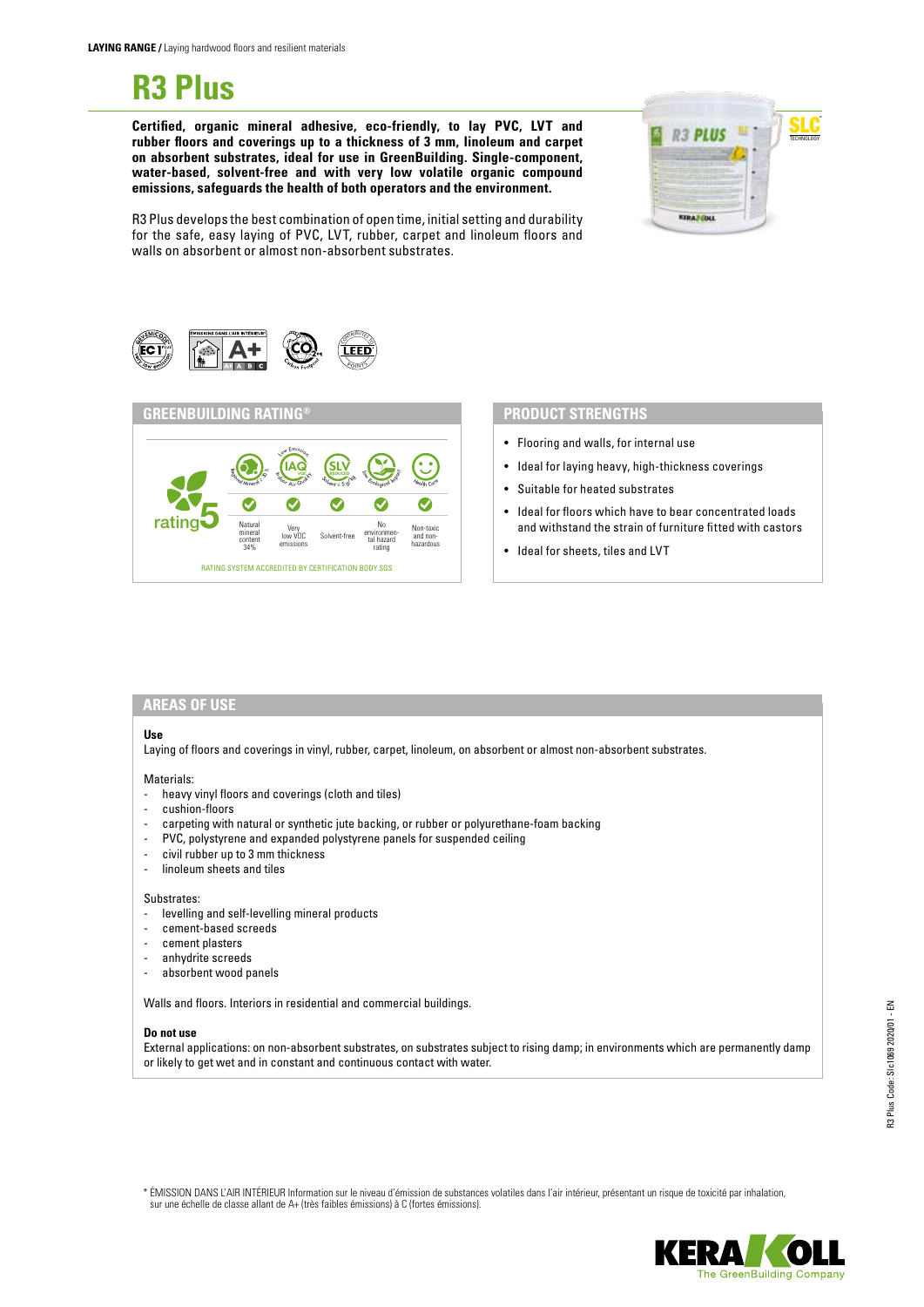# **INSTRUCTIONS FOR USE**

#### **Preparation of substrates**

Substrates must be compact, solid, level, smooth and absorbent. They must also be dimensionally stable, non-deformable, dry, clean and free of any rising moisture, cracks, dust and detaching substances.

Cement-based substrates must have residual moisture at a maximum of 2.5% or 2%, in case of under floor heating.

Anhydrite substrates must have residual moisture of a maximum of 0.5% or 0.2% in case of under floor heating.

Cement-based screeds with dusty surface, flaky or weak parts must be treated with Primer A Eco. Always treat heated subfloors with Primer A Eco.

Uneven or excessively rough substrates must be adjusted and/or corrected with suitable products such as Keralevel® Eco Ultra, Keratech® Eco, Keratech® Eco Plus, or Keralevel® Eco.

Anhydrite substrates must be prepared according to the manufacturer's instructions and treated with Primer A Eco.

Cast asphalt substrates must always be treated with Primer A Eco and must be finished with suitable products such as Keralevel® Eco Ultra, Keratech® Eco, Keratech® Eco Plus, or Keralevel® Eco.

#### **Preparation**

The product is ready-to-use. Mix before use.

#### **Application**

Apply R3 Plus evenly over the substrate using a roller or a suitable notched trowel (spreader no. 1 or no. 3) and make sure that any dust residues are completely mixed in with the adhesive. Apply the adhesive to the substrate; leave to evaporate properly then lay coverings on wet or sticky adhesive. Massage the covering carefully to make sure it makes full contact with the adhesive. When working with coverings that are not very ductile, massage them again once the adhesive has reached a satisfactory level of initial setting.

#### **Cleaning**

Clean tools with water immediately. After R3 Plus has hardened it can only be removed mechanically.

# **SPECIAL NOTES**

Do not use at temperatures below +10 °C or in air humidity of more than 75%.

At low temperatures, the adhesive and covering must be allowed to adjust to the local conditions first.

In addition to the above information, installation instructions provided by the manufacturer of the floor coverings used must also be followed, along with the technical sheets applicable to other products mentioned.

# **ABSTRACT**

*The certified laying of floors and coverings in PVC, LVT, cushion-floors, carpeting with natural or synthetic jute backing, or rubber or polyurethane-foam backing, must be carried out using single-component, eco-friendly organic mineral adhesive, GreenBuilding Rating® 5, such as R3 Plus by Kerakoll Spa. The substrate must be permanently dry, even, smooth and absorbent, compact, free from any loose debris, clean and cured, and the shrinkage stage already completed. For laying, a \_\_\_\_ toothed spreader must be used for an average coverage of*  $\approx$  \_\_\_ *g*/m<sup>2</sup>.

# **TECHNICAL DATA COMPLIANT WITH KERAKOLL QUALITY STANDARD**

| pearance                                                                                                                                                                            | beige paste                                                               |
|-------------------------------------------------------------------------------------------------------------------------------------------------------------------------------------|---------------------------------------------------------------------------|
| Pack                                                                                                                                                                                | buckets 18 kg / 5kg / 750 g                                               |
| Shelf life                                                                                                                                                                          | $\approx$ 12 months in the original packaging                             |
| Warning                                                                                                                                                                             | Protect from frost, avoid direct exposure to sunlight and sources of heat |
| Temperature range for application                                                                                                                                                   | from +10 $^{\circ}$ C to +30 $^{\circ}$ C                                 |
| Evaporation time                                                                                                                                                                    | $\approx$ 10 min.                                                         |
| Open time                                                                                                                                                                           | $\approx$ 60 min. depending on the amount applied and evaporation time    |
| Foot traffic                                                                                                                                                                        | immediate (softly)                                                        |
| Interval before normal use                                                                                                                                                          | $\approx$ 24 – 48 hrs                                                     |
| Coverage                                                                                                                                                                            | $\approx$ 250 – 350 g/m <sup>2</sup>                                      |
| Values taken at +23 °C, 50% R.H. and no ventilation. Data may vary depending on specific conditions at the building site, i.e. temperature, ventilation and absorbency level of the |                                                                           |